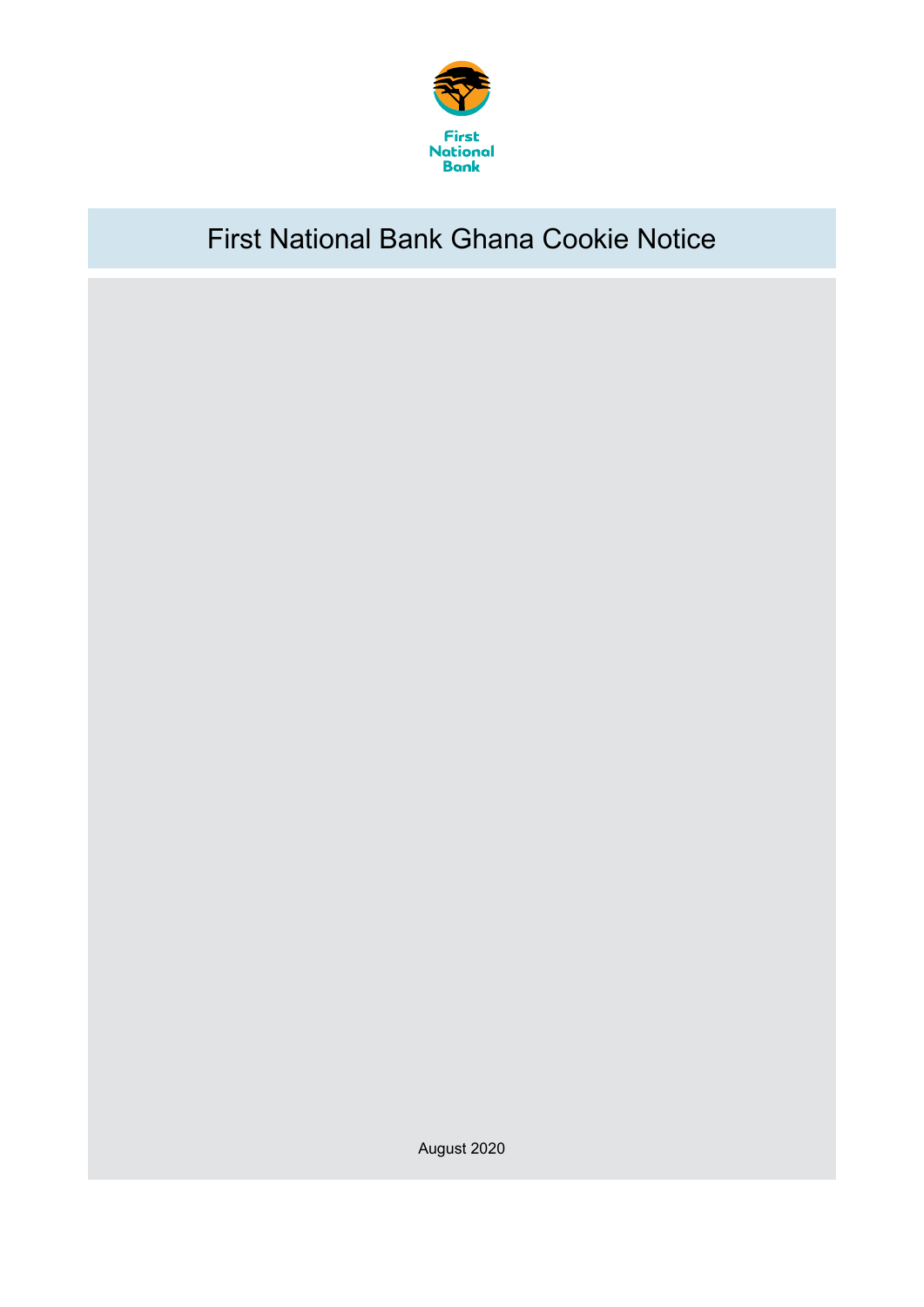| <b>TABLE OF CONTENTS</b> |                                        |             |  |  |
|--------------------------|----------------------------------------|-------------|--|--|
| <b>ITEM</b>              | <b>CONTENT</b>                         | <b>PAGE</b> |  |  |
|                          | <b>INTRODUCTION</b>                    | 2           |  |  |
| 2.                       | <b>WHAT IS A COOKIE?</b>               | 2           |  |  |
| 3.                       | WHAT COOKIES WILL I FIND ON THE SITE?  | 2           |  |  |
| 4.                       | WHEN WILL WE USE COOKIES?              | 4           |  |  |
| 5.                       | WHAT HAPPENS IF I DO NOT WANT COOKIES? | 4           |  |  |
| 6.                       | FURTHER INFORMATION ABOUT COOKIES.     | 4           |  |  |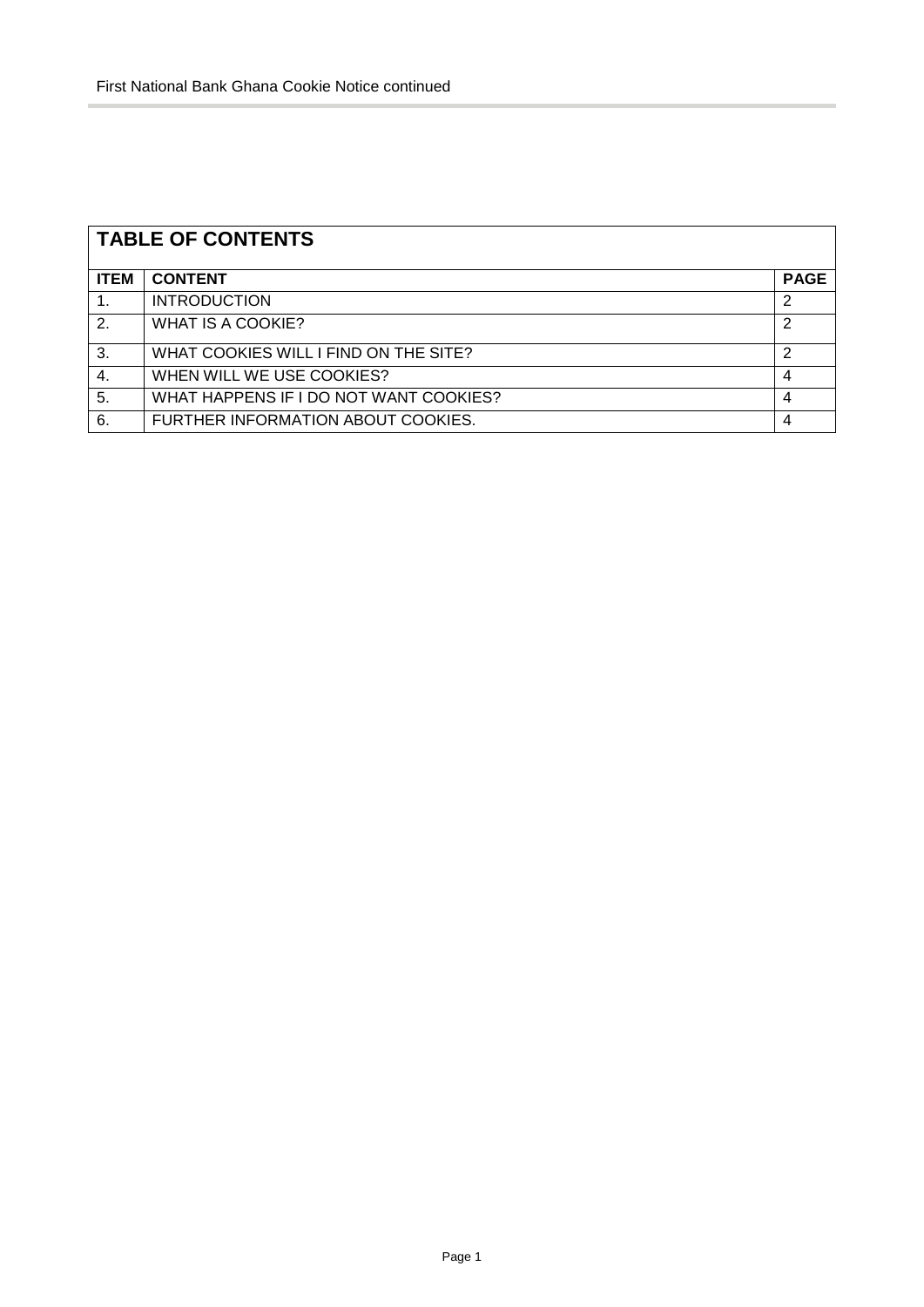# **1. INTRODUCTION**

Your privacy is very important to First National Bank Ghana (herein referred to as "FNBG"). This Cookie Notice applies to any websites, such as www. firstnationalbank.com.gh(websites) of the bank which are applicable to Ghana.

Please refer to the FNBG Privacy Notice for the manner in which we use personal information. The FNBG Privacy Notice is available on our website or contact us to request a copy on the number provided at the end of this Notice.

## **2. WHAT IS A COOKIE?**

A cookie is a small piece of data that is sent from a website to the user's device such as a computer, tablet etc. (usually in the form of a text file). A purpose of a cookie is to provide a reliable mechanism to "remember" stateful information (keeping track of previous actions). An example of this would be remembering the contents of an online shopping cart, and actions the user performed whilst browsing while not signed up or logged into their online account.

We do not necessarily know who the user of the device is but rather the behaviour performed from a device. Multiple users of the same device would not necessarily be distinguishable from each other. However, cookies could be used to identify the device and if the device is linked to a specific user, the user would also be identifiable. For example, a device registered to your FNBG Online banking App.

#### **3. WHAT COOKIES WILL I FIND ON THE SITE?**

First and Third-party cookies refer to the website or domain using the cookie. Cookies are set by the website that the user is visiting.

**First Party** cookies are directly stored by the website (or domain) you visit. These cookies allow website owners to collect analytics, data, remember language settings, or perform other useful functions that provide a good user experience.

**Third Party** cookies are created by domains that are not the website (or domain) that you are visiting. These cookies are usually used for online advertising, cross-site tracking; and accessible on any website that loads the third party's server code. E.g. When a user visits a site and clicks a like button, this could be stored in a cookie and upon visiting the third-party site the cookie will be used to action the request.

For example, you browse online for a product that you require and whilst you find an advert on something you click the advert and later close your browser. Several hours later, you notice that you are seeing more advertising of the same product that you were browsing.

During your visit to a website, we may include any of the following cookies listed in the table below. The Table helps explains what the cookies are used for and period of time that the cookie could remain valid.

Where cookies are only valid for the single session, the cookie will be erased when you close your browser. Where cookies persist, the cookie will be stored on your webpage until deleted by you.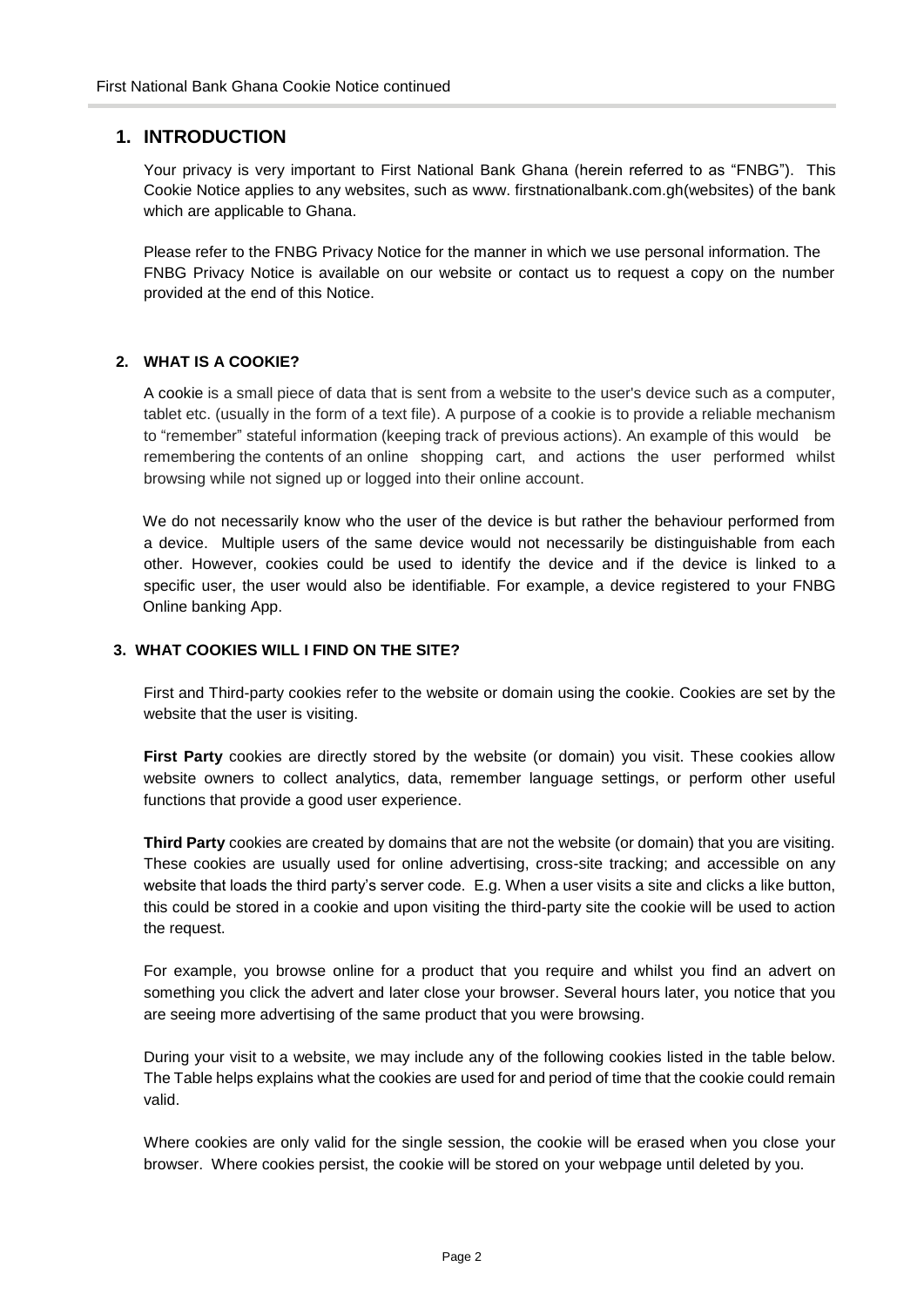| Origin                                 | Use                              | <b>The Service</b>                                                                                                                                                         | <b>Duration</b>                       |
|----------------------------------------|----------------------------------|----------------------------------------------------------------------------------------------------------------------------------------------------------------------------|---------------------------------------|
|                                        | Browser/Device<br>Identification | This enables the group to<br>identify the device/browser.                                                                                                                  | Persists beyond a single<br>session.  |
| <b>First Party cookie</b>              | Authentication                   | On logging into a web<br>server, a cookie will be<br>returned that identifies the<br>user has been successfully<br>logged in.                                              | Only valid for the single<br>session. |
| <b>First and Third-Party</b><br>cookie | Analytics                        | To collect information about<br>how visitors, use our group<br>websites. This can provide<br>the group with insight into<br>the performance and<br>metrics on the website. | Persists beyond a single<br>session.  |
| <b>Third Party cookie</b>              | Marketing &<br>other             | Used for tracking and<br>online advertising purposes.                                                                                                                      | Persists beyond a single<br>session.  |

| <b>Option</b>       | <b>Description</b>                                                                                                                       |
|---------------------|------------------------------------------------------------------------------------------------------------------------------------------|
| <b>HTTPS</b>        | Makes the cookie secure by ensuring the cookie is only sent over HTTPS protocol.<br>This prevents attackers from secretly extracting it. |
| Same Site<br>cookie | Makes the cookie secure by limiting the sites to which the cookie is allowed to be<br>sent to.                                           |
| Expiry              | This sets the duration the cookie will last before it expires.                                                                           |
| Secure              | Makes the cookie secure by ensuring the cookie is only sent over a securely encrypted<br>channel.                                        |
| Path                | This helps protect the cookie by restricting the location where the cookie is allowed<br>to be sent to.                                  |